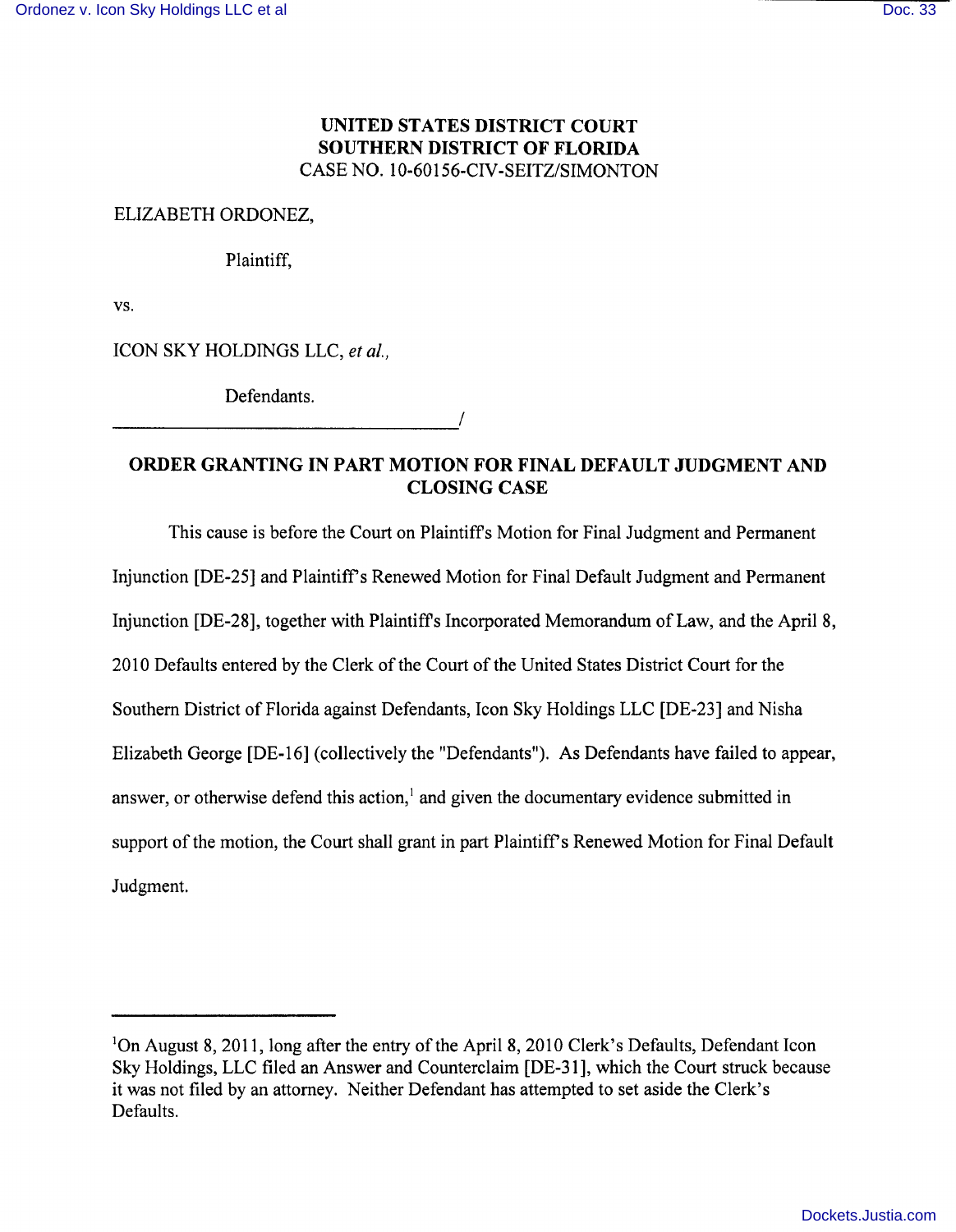# **I. FACTS ALLEGED IN THE COMPLAINT**

On February 2,2010, Plaintiff Elizabeth Ordonez filed suit against Defendants Nisha Elizabeth George ("George") and Icon Sky Holdings, LLC ("Icon Sky") for false designation of origin and unfair competition under 15 U.S.C. § 1125(a), common law trademark infringement and unfair competition under Florida Statutes §§ 2.01 and 495.161, tortious interference with a contractual relationship, tortious interference with an advantageous business relationship, libel per se, and deceptive and unfair trade practices in violation of Florida Statutes § 501.201, *et. seq.*  Plaintiff seeks declaratory judgment as to ownership of the Elizabeth Sky service mark and trademarks and cancellation of Defendants' Elizabeth Sky service mark and trademark applications in the United States Patent and Trademark Office ("USPTO") as well as damages. After Defendants failed to appear, respond or otherwise defend, the Clerk of Court, pursuant to Rule 55(a) of the Federal Rules of Civil Procedure, entered a default against both Defendants. On January 20, 2011, Plaintiff filed and served this instant motion for entry of final default judgment, to which Defendants have failed to respond. Accordingly, by defaulting, Defendants "admit the plaintiffs well-pleaded allegations of fact" as set forth in the operative complaint. *Buchanan* v. *Bowman,* 820 F.2d 359 (l1th Cir. 1987). By affidavit, Plaintiff has sworn that she has personal knowledge of the facts contained in the Complaint and that all such facts, to the best of her knowledge, are true and correct. As such, the well-pleaded factual allegations as set forth in the Complaint are as follows:

### *A. The Parties*

Plaintiff is an established professional dancer, model, choreographer, actress, host and recording artist. Compl.,  $\P$  15 [DE-1]. Ms. Ordonez is known by her fans, professionals and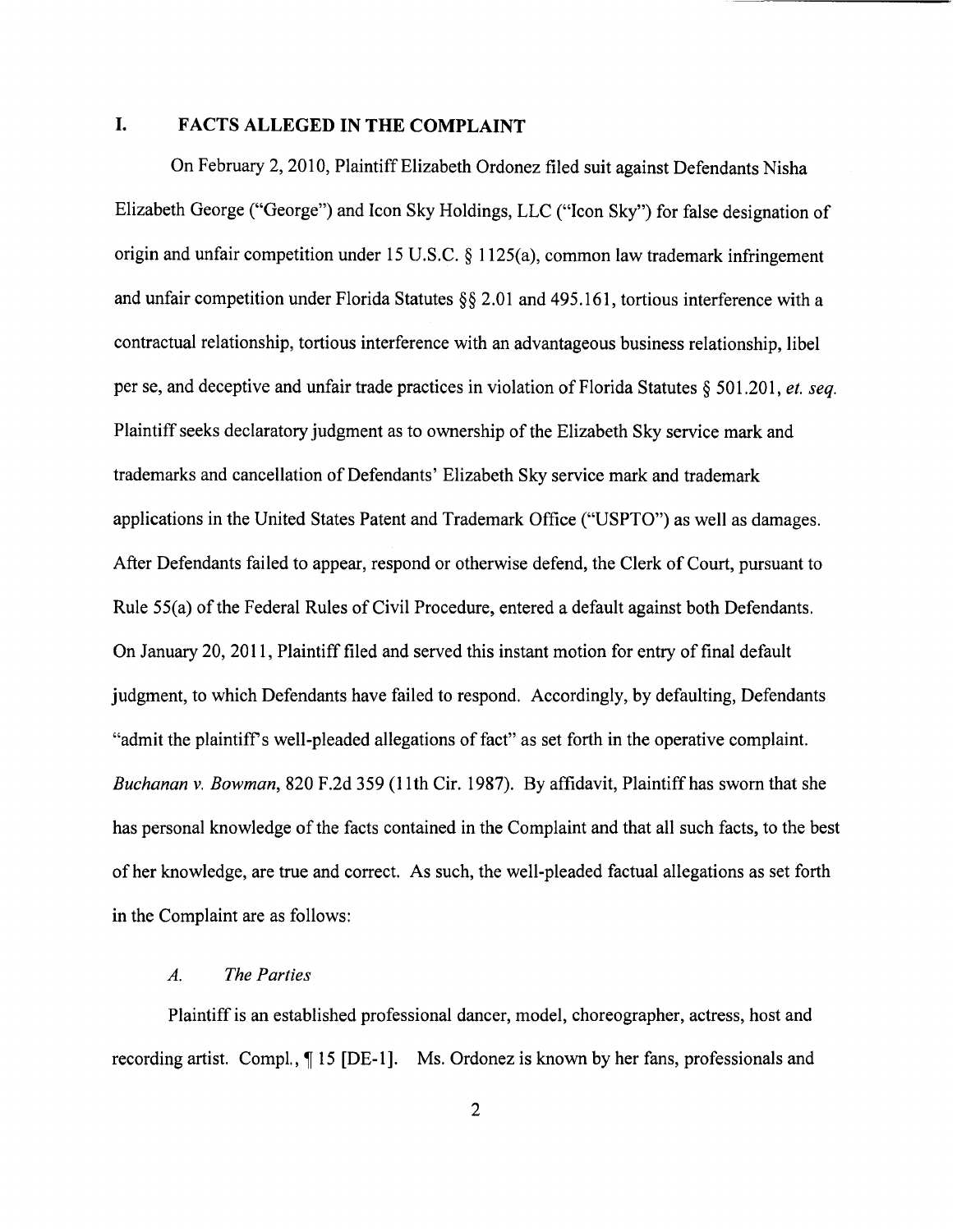celebrities in the entertainment industry as Elizabeth Sky. *Id*. Defendant Icon Sky is a Texas limited liability company formerly named Pure Icon Ltd. Co. *Id.* at **18.** Icon Sky does business under many fictitious and/or assumed names, including, but not limited to, Pure Icon Ltd. Co., Pure Icon International, Pure Icon Entertainment, and Pure Icon, Inc. *Id.* at ¶ 10. Defendant George is the single managing member of Icon Sky. *Id.* at 113. George used and continues to use many aliases including but not limited to Nisha Behave, Elizabeth Behave, Liz Behave, Miss Behave, Elizabeth Skye, and Elizabeth Sky. *Id.* at  $\P$  12. At all times material hereto, George controlled Icon Sky to such an extent that she deprived the LLC of its independent existence. *Id*  at  $\llbracket 63$ . As such, George and Icon Sky are the alter egos of one another.

### *B. Plaintiff's Usage of the Elizabeth Sky Mark*

Ms. Ordonez assumed the stage name of Elizabeth Sky as early as June 30, 2006, and this name became present in interstate commerce as early as September 1, 2006. *Id.* at  $\P$ 17. For example, Plaintiff s talents via her Elizabeth Sky stage name have been showcased through online portfolios containing pictures, video clips and sound recordings on social networking websites, online talent databases and media websites, such as MySpace, ModelMayhem.com and YouTube. *Id.* at ¶18. Additionally, Plaintiff's association with entertainment services, audio and audiovisual recordings, hat sales and similar goods and services is depicted on other social networking sites such as Facebook and Twitter. *Id.* at  $\P$  19. Online entertainment industry publications such as www.The30S.com and www.NoBodiesCrew.com also spotlight Plaintiff as Elizabeth Sky on their websites. *Id.* at  $\P$  20. This online presence as Elizabeth Sky on these websites aides Ms. Ordonez in the state of Florida as well as both nationally and internationally in procuring audition opportunities and booking entertainment jobs as a model, singer, dancer,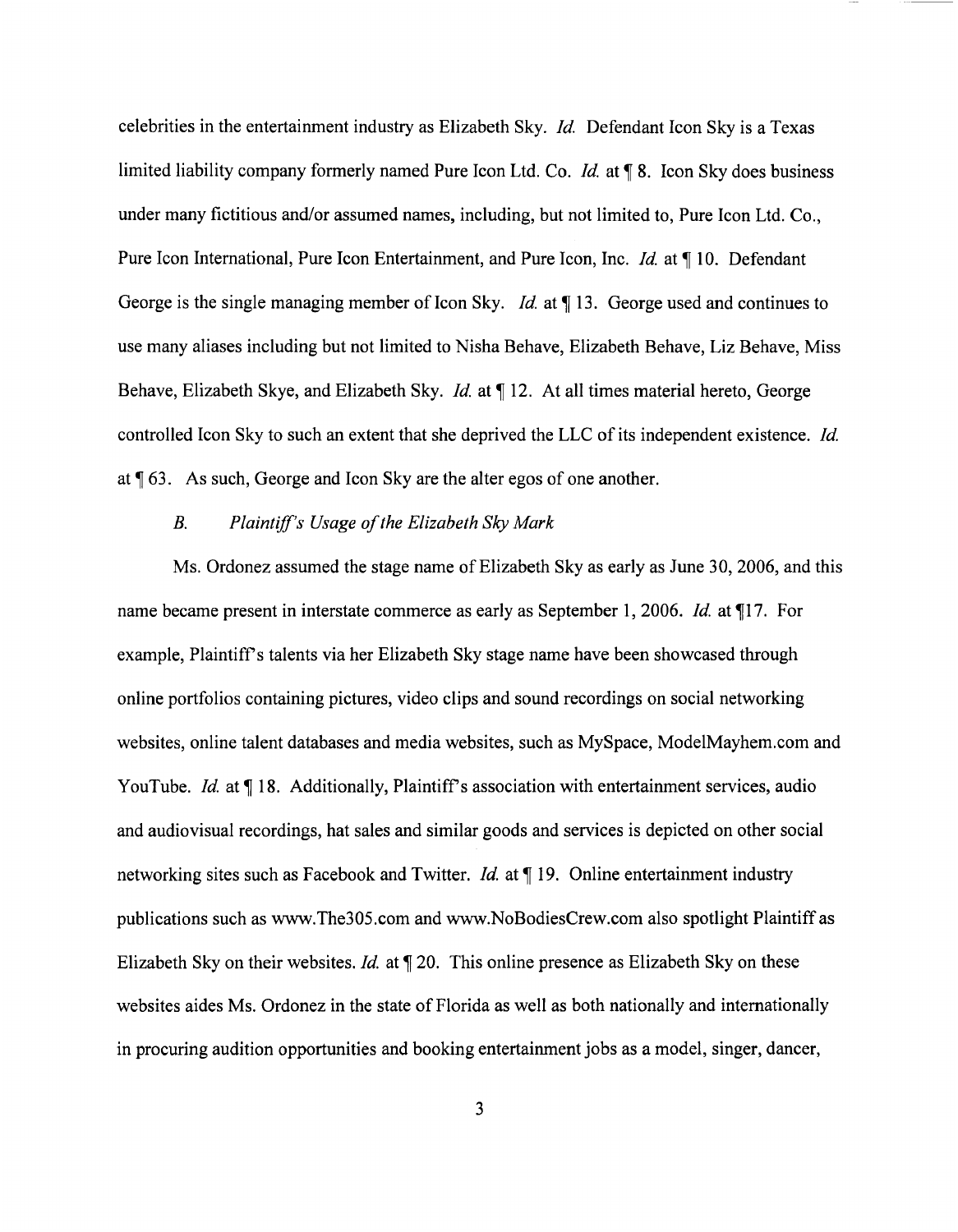actress, choreographer, performer and recording artist. *Id.* at 121. In addition to her work in the entertainment industry, Plaintiff also designs and sells her own brand of hats called "Funktality by Elizabeth Sky." *Id.* at  $\P$  22. Each custom designed hat contains a tag affixed to the underside of its brim which says "Funktality by Elizabeth Sky." *Id.* These hats were present in interstate commerce as early as December 25, 2006. *Id* 

## C. Plaintiff's IC 9 Trademark and IC 41 Service Mark Application

On April 21, 2009, Plaintiff filed an application for an International Class ("IC") 9 trademark and IC 41 service mark for Elizabeth Sky in the United States Patent and Trademark Office ("USPTO") *Id* 23. The Trademark Official Gazette published her Elizabeth Sky IC 9 and IC 41 mark on August 18, 2009. *Id.* at 124. On December 16, 2009, Icon Sky filed an opposition to Plaintiffs application for the Elizabeth Sky IC 9 and 41 marks in the Trademark Trial and Appeal Board ("TTAB"). *Id.* at  $\P$  27. George signed Icon Sky's opposition using her alias "Elizabeth Sky, Officer of Icon Sky Holdings, LLC." *Id.* at  $\P$  28, 29.

# *D. Defendants'* Ie 9 *Trademark,* Ie 41 *Service Mark and* Ie 25 *Trademark Applications*

On April 27, 2009, six days after Plaintiff filed her IC 9 and IC 41 application, George filed an IC 41 application in the USPTO for an Elizabeth Sky service mark. She listed "Elizabeth Sky" and "DBA Elizabeth Sky c/o Pure Icon Entertainment" as the initial owner/applicant. *Id.* at  $\P$  32, 33. The USPTO assigned ownership of the Elizabeth Sky IC 41 service mark to Icon Sky on June 19, 2009. *Id.* at  $\P$  42.

Prior to Defendant George filing her IC 41 application, she was aware of Plaintiff's use of the Elizabeth Sky mark in association with entertainment services, audio and audiovisual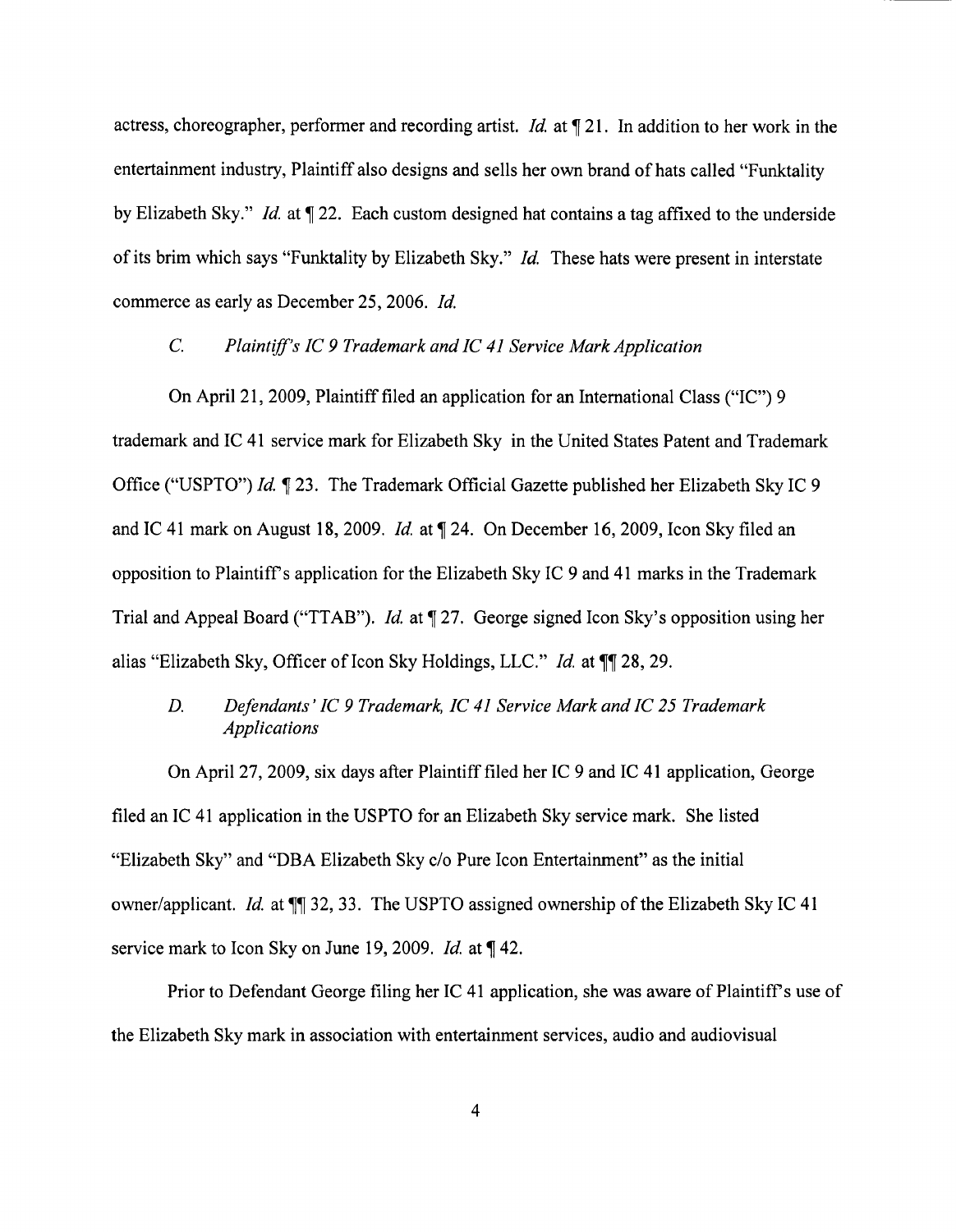recordings and other similar goods and services. *Id.* at 134. Additionally, Defendant George's alleged use of the Elizabeth Sky IC 41 mark in association with audio and audiovisual recordings, entertainment services, or similar goods or services, occurred if at all, after Plaintiffs use of her Elizabeth Sky mark in interstate commerce and acquisition of common law rights in the same. *Id.* at  $\sqrt{ }37$ . Contrary to George's allegations in her IC 41 application, she has not used the Elizabeth Sky IC 41 service mark in this manner since as early as August 1991, nor has her Elizabeth Sky IC 41 service mark been present in this manner in interstate commerce since as early as January 1997. *Id.* at **11** 35, 36.

On August 1,2009, George filed an IC 25 trademark application for Elizabeth Sky in the USPTO, listing "Elizabeth Sky, DBA Elizabeth Sky" as the initial owner/applicant. *Id.* at 64, 65. The Trademark Official Gazette published the application on December 29,2009. *Id.* at 71. The IC 25 class of goods and services encompasses the same types of goods and services that Plaintiff uses in association with her Funktality by Elizabeth Sky hat line. *Id.* at  $\P$  66. Prior to George filing her IC 25 application, she was aware of Plaintiff's use of the Elizabeth Sky trademark in association with the hat line. *Id.* Defendant George also submitted specimens with her IC 25 application consisting of pieces of paper with the words "Elizabeth Sky" printed on them. These specimens appear to be tags as they are attached to a string; however, they are not affixed to clothing. In fact, none of the specimens consist of actual, or pictures of actual, clothing, hats or similar goods or services, other than what appears to be the belt loop of a pair of pants. *Id.* at [67.

Despite contrary allegations in her IC 25 application, Defendant George has not used her Elizabeth Sky IC 25 trademark in association with clothing, hats or similar goods or services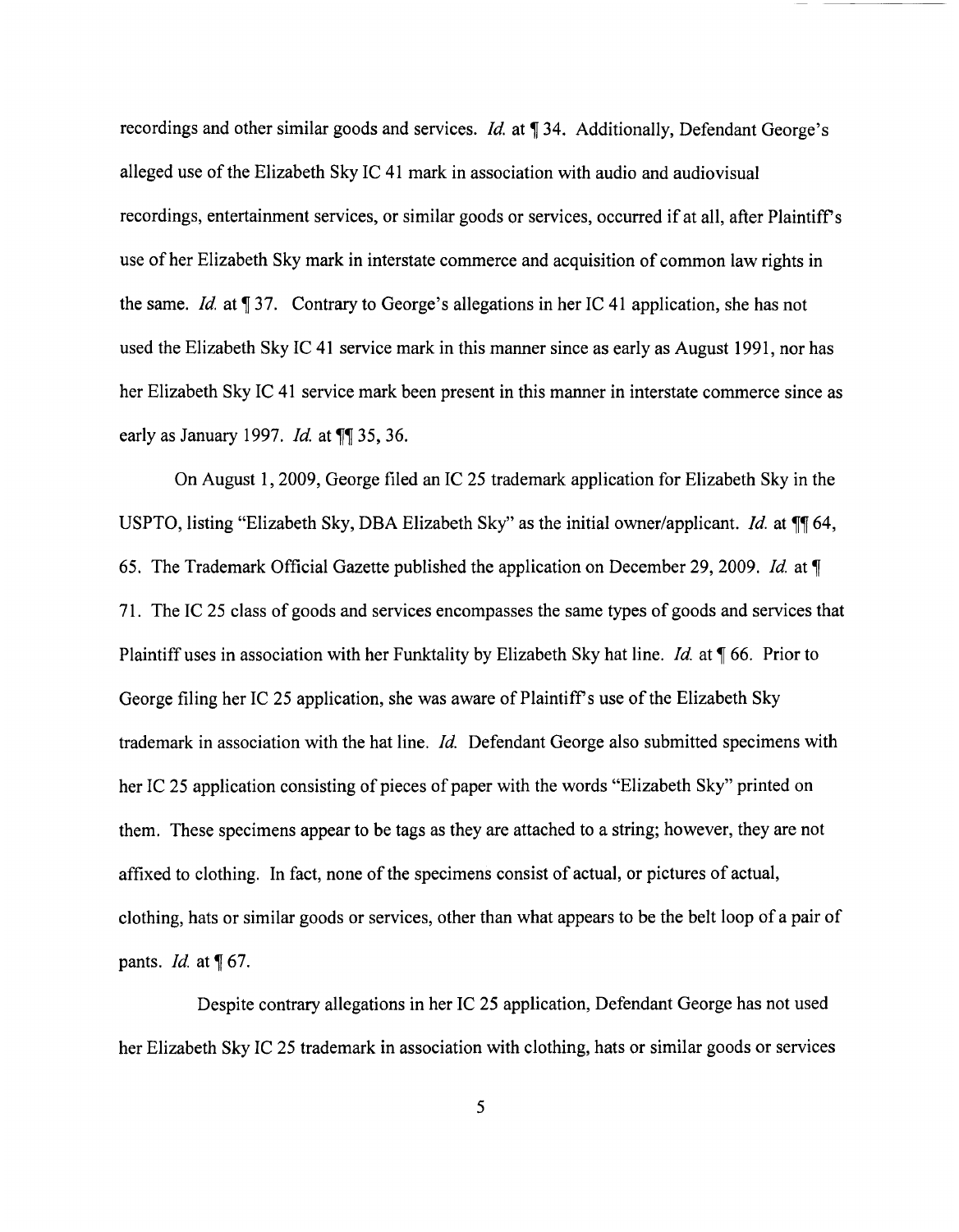since as early as January 1997, nor has she been using the Elizabeth Sky IC 25 trademark in such a manner since January 2003. *Id.*  $\P$  68,69. Instead, she did not begin using the Elizabeth Sky trademark in association with any goods or services in IC 25, if at all, until after Plaintiff began using the Elizabeth Sky mark for clothing in interstate commerce and acquired common law trademark rights in the same. *Id.* at  $\P$  70.

### E. *Defendants' Use afthe Elizabeth Sky Mark*

At all material times prior to Plaintiff filing her Elizabeth Sky IC 9 and 41 application, a search of the words "Elizabeth Sky" on the USPTO Trademark Electronic Search System ("TESS") yielded no results for the term "Elizabeth Sky." Additionally, a search for Elizabeth Sky on major search engines such as Yahoo and Google provided no evidence of Defendants' alleged use of the Elizabeth Sky mark in interstate commerce.

After Plaintiff filed her IC 9 and 41 application, she discovered multiple new websites containing the words "Elizabeth Sky" in the URLs.<sup>2</sup> *Id.* at  $\P$  45. These website were acquired after Plaintiff filed her IC 9 and 41 application, and are continually updated and owned and/or controlled by George and/or Icon Sky. *Id.* at  $\P$  46, 47, 48. During the same time period, Plaintiff also discovered new web pages on online social networks using the name Elizabeth Sky in association with entertainment services, audio and audiovisual recording, clothing or similar goods or services on social networks.<sup>3</sup> *Id.* at  $\P$  49. These web pages were also acquired and/or

 $\mathbf 2$ Specifically, www.elizabethsky.net (created on or about April 25, 2009); www.elizabethsky.org (April 25, 2009); www.elizabeth-sky.com (created on or about April 25, 2009); www.elizabethskytv.com (created on or about May 16, 2009); and www.elizabethskyclothing.com (created on or about May 16, 2009). www.myspace.com/elizabeth\_sky, www.myspace.com/elizabethskytv,

www.twitter.com/elizabethsky. www.twitter.com/elizabeth\_sky. www.twitter.com/elizabethskytv, www.linkedin.com/in/elizabethskytv, www.elizabethsky.bigcartel.com, www.dipdive.com/member/elizabethsky,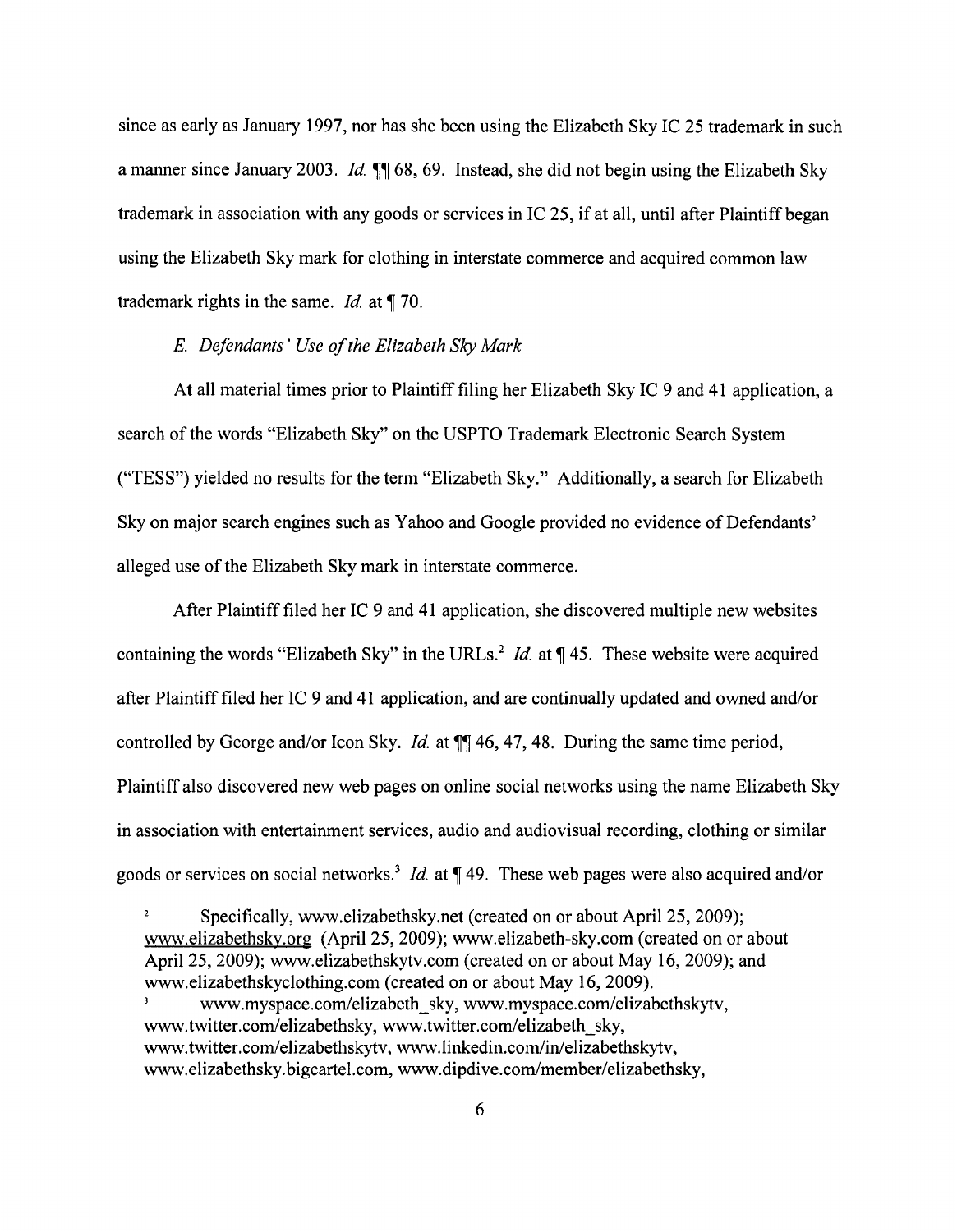created by George and/or Icon Sky. *Id.* at  $\sqrt{50}$ , 51. Additionally, on or around the date that George filed her IC 41 service mark application, George and/or Icon Sky made updates to the content and links on their "www.pureicon.com" website to reflect use of their Elizabeth Sky IC 41 mark in association with entertainment services, audio and audiovisual recordings, clothing or similar goods or services.<sup>4</sup> *Id.* at ¶ 43.

Also, Defendant George previously owned trademark rights in an IC 41 service mark "Miss Behave" which she abandoned on October 28, 2002. *Id.* at ¶ 38. However, the artwork, photographic images and text on some of the documents and a specimen that George submitted to the USPTO as part of her Elizabeth Sky IC 41 application is almost identical to the artwork, photographic images and text on some of the documents and a specimen that George submitted as part of her Miss Behave IC 41 application. As to the specimen, aside from the bottom of it which states "Pure Icon – Elizabeth Sky" as opposed to "Pure Icon – Miss Behave," the specimens are virtually identical. Defendant used graphic editing software prior to submission of the applications to add the words "Elizabeth Sky" to that specimen as well as other documents that the term was not originally a part of in an effort to fraudulently demonstrate that she had previously used the mark Elizabeth Sky in association with the services alleged in her applications.

www.facebook.com/elizabethsky www.jamuse.com/viewprofile.aspx?userid=13614, www.songkick.com/concerts/2433606-elizabeth-sky-at-pacha. www.stylehive.com/person/elizabethsky, www.thedjlist.com/djs/elizabeth\_sky, and www.ustream.tv/elizabethsky .

Specifically, the www.pureicon.com website contained the following text: "For 2009 we will be unveiling a music based entertainment television show hosted by producer and artist Elizabeth Sky aka the original Miss Behave." *Id.* at  $\P$  44.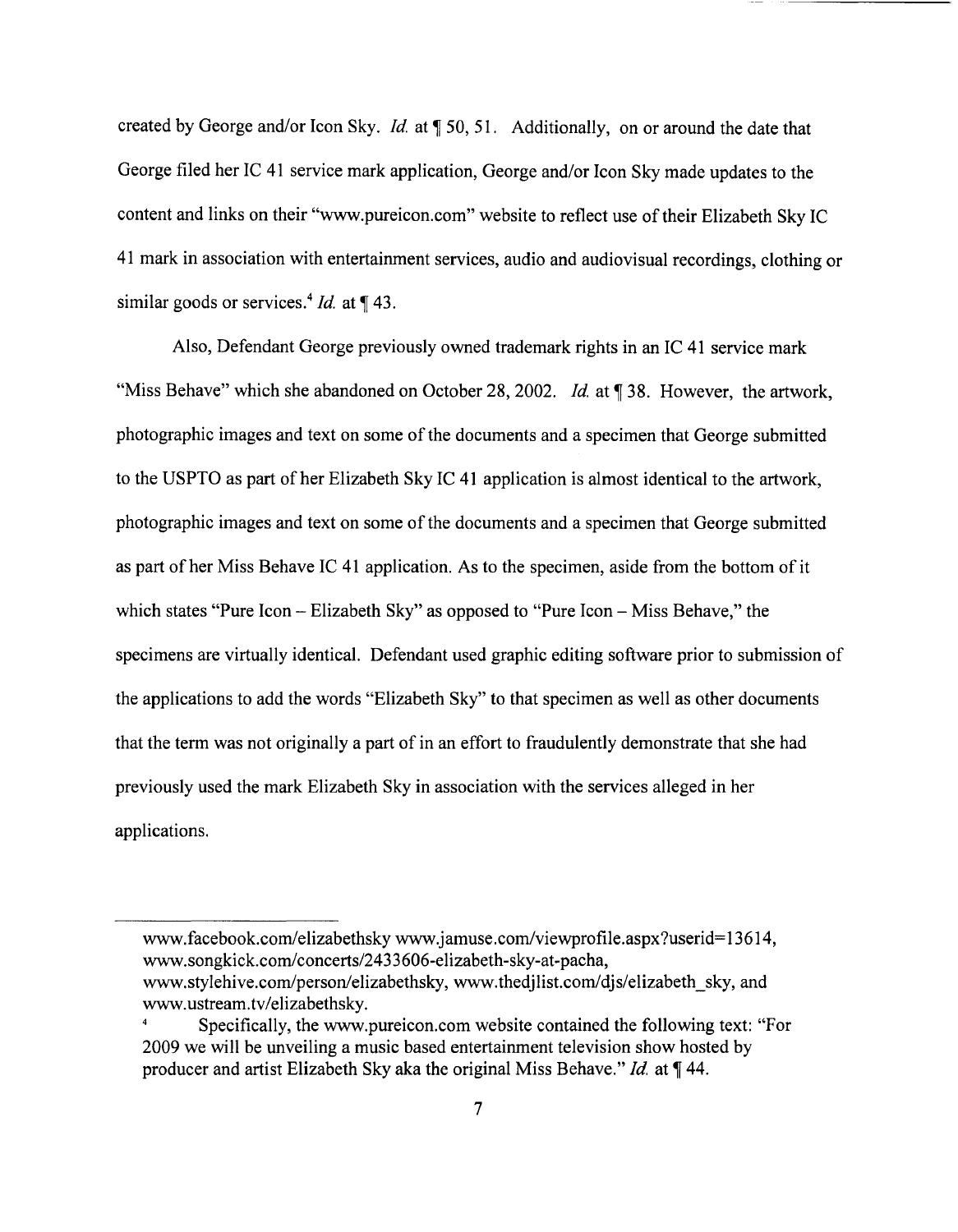### F. *Defendants' Other Tortious Conduct Against Plaintiff*

Defendants also directed a series of tortious acts against Plaintiff consisting of interfering with Plaintiff's contractual relationships, interfering with Plaintiff's advantageous business relationships, and libel. As to the first, Plaintiff previously established contractual relationships with social networks such as MySpace, Facebook, ModelMayhem.com and Twitter by virtue of these networks' policies which prompt new users to agree to the networks' "terms of use" before creating an account and webpage. *Id.* at  $\parallel$  52. After Plaintiff filed her IC 9 and 41 application, George, individually or jointly and severally through Icon Sky, contacted these networks and made trademark infringement complaints against Plaintiff. *Id.* at ¶ 54.<sup>5</sup> These complaints resulted in the cancellation or change of many of Plaintiff's website accounts using the name Elizabeth Sky and thus interfered with her use of her Elizabeth Sky mark. *Id.* at ¶ 55. Following the complaints, George and/or Icon Sky acquired and now control the Twitter profile which previously belonged to Plaintiff.<sup>6</sup> *Id.* at ¶ 56. Such acquisition led to confusion among Plaintiff's fans and entertainment industry professionals who followed Plaintiffs Twitter profile. *Id.* at 57. Additionally, sometime after May 5, 2009, Plaintiffs electronic press kit (EPK) entitled "Elizabeth Sky - EPK," which was posted on YouTube on October 12,2008 by one of her colleagues, was removed and replaced with a message stating the video is no longer available due to an alleged trademark claim by Defendants. *Id.* at 158.

 $\mathbf{5}$ For example, a message was sent to Plaintiff by a ModelMayhem.com moderator saying "Due to an issue with a trademark, we were forced to change the name on your profile. I hope you like the name we chose, if not, feel free to change it but please do not use Elizabeth Sky again." *Id.* at ¶ 53.

 $\boldsymbol{6}$ See www.twitter.com/elizabethsky.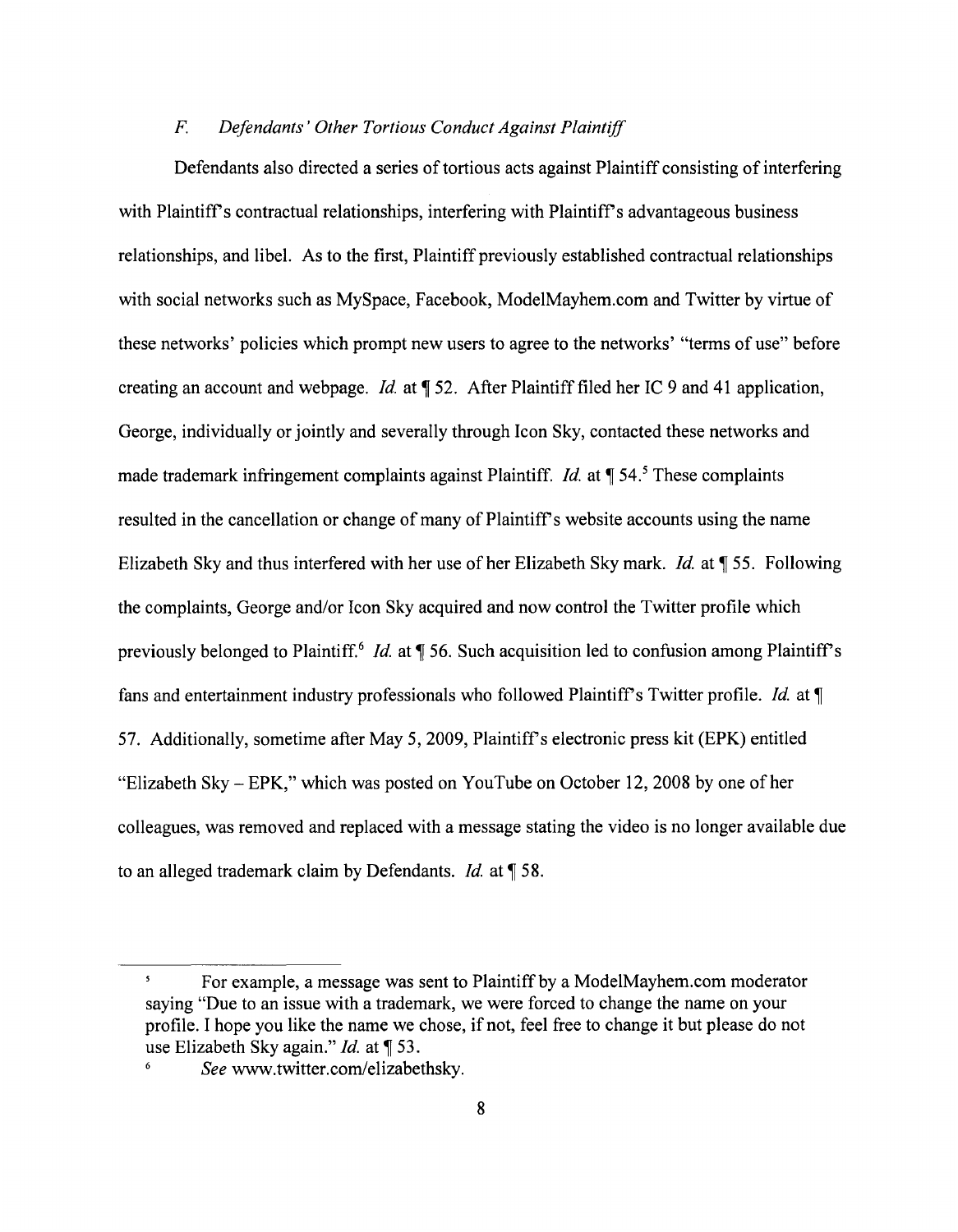With regard to the second type of action, Defendants threatened national, international, and Florida based<sup>7</sup> third parties that have either worked with Plaintiff in the entertainment industry or have spotlighted her as Elizabeth Sky. *Id.* at ¶ 59. Such correspondence demanded that these third parties remove any pictures or references to Plaintiff and threatened legal action for failure to comply. *Id.* 

As to the libel, Defendants posted warning messages containing false accusations about Ms. Ordonez on online social networks and websites owned, controlled and/or created by George and/or Icon Sky. The language used is identical or substantially similar to the following: (1) "A female Hispanic from Greenacres, Florida named Elizabeth Ordonez is pretending to be Elizabeth Sky, trying to steal her identity. We are in no way associated with the individual and pursuing legal actions;" and (2) "The real ELIZABETH SKY. Advancing entertainment! A Florida female named Elizabeth Ordonez is trying to steal my name/identity so watch out for frauds!" *Id.* at ¶ 60.

## **II. LEGAL STANDARD**

Federal Rule of Civil Procedure 55(b)(2) authorizes a court to enter a default judgment against a properly served defendant, who, like Defendants here, failed to file a timely responsive pleading. By such a default, all of Plaintiffs well-pled allegations in the Complaint are deemed admitted. *See Buchanan* v. *Bowman,* 820 F.2d 359,361 (1Ith Cir. 1987); *Petmed Express, Inc.* v. *Medpots.com,* 336 F. Supp. 2d 12 13, 121 7 (S.D. Fla. 2004). If the admitted facts in the Complaint establish liability, then the Court must determine appropriate damages. Where all the essential evidence is on record, an evidentiary hearing on damages is not required. *See SEC* v.

Specifically, Defendants sent emails to the Florida based website "The305.com" and the Florida limited liability company No Bodies Crew.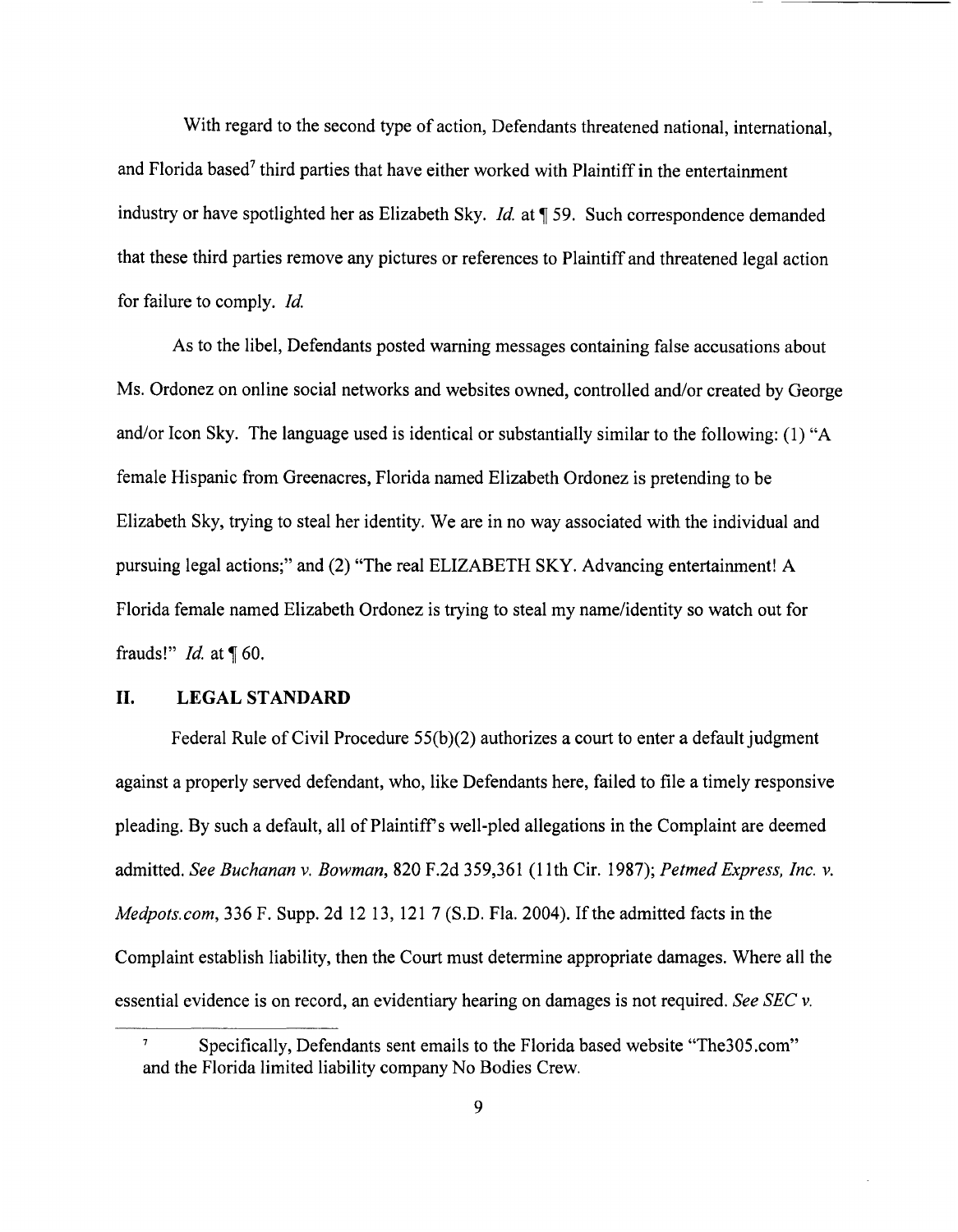*Smyth*, 420 F.3d 1225, 1232 n.13 (11th Cir. 2005) ("Rule 55(b)(2) speaks of evidentiary hearings in a permissive tone ... We have held that no such hearing is required where all essential evidence is already of record." (citations omitted)); *see also Petmed Express,* 336 F. Supp. 2d at 1223 (entering default judgment, permanent injunction and statutory damages in a Lanham Act case without a hearing). In this case, a hearing on damages is unnecessary as Plaintiff has submitted detailed declarations with accompanying documentary evidence in support of her damages request.

### **III. LIABILITY**

### *A. False Designation of Origin and Unfair Competition*

Plaintiff requests injunctive relief with regard to Defendants' infringement of Plaintiff's Elizabeth Sky mark in violation of § 1125(a) of the Lanham Act and Florida Statute § 495.161. To prevail on a claim of false designation of origin and unfair competition under  $\S$  1125(a) of the Lanham Act, a plaintiff must prove the following elements: (1) that she had a valid trademark and (2) that the defendant had adopted an identical or similar mark such that consumers were likely to confuse the two. *See* 15 U.S.C. § 1125(a); *Lone Star Steakhouse* & *Saloon, Inc. v. Longhorn Steaks, Inc.,* 106 F.3d 355, 360 (lIth Cir.1997). The plaintiffs use of the mark must also predate the defendant's potentially confusing mark. *See Tally-Ho, Inc. v. Coast Community College Dist.,* 889 F.2d 1018, 1023 (lIth Cir. 1990). Willful infringement may be inferred from a defendant's willingness to accept a default judgment. *Arista Records, Inc. v. Beker Enters. 298*  F. Supp. 2d 1310,1313 (S.D. Fla. 2003). Similarly, Florida statute 495.161 "explicitly preserves common law rights in marks acquired in good faith," and the legal standards for federal unfair competition under the Lanham Act and common law trademark infringement and unfair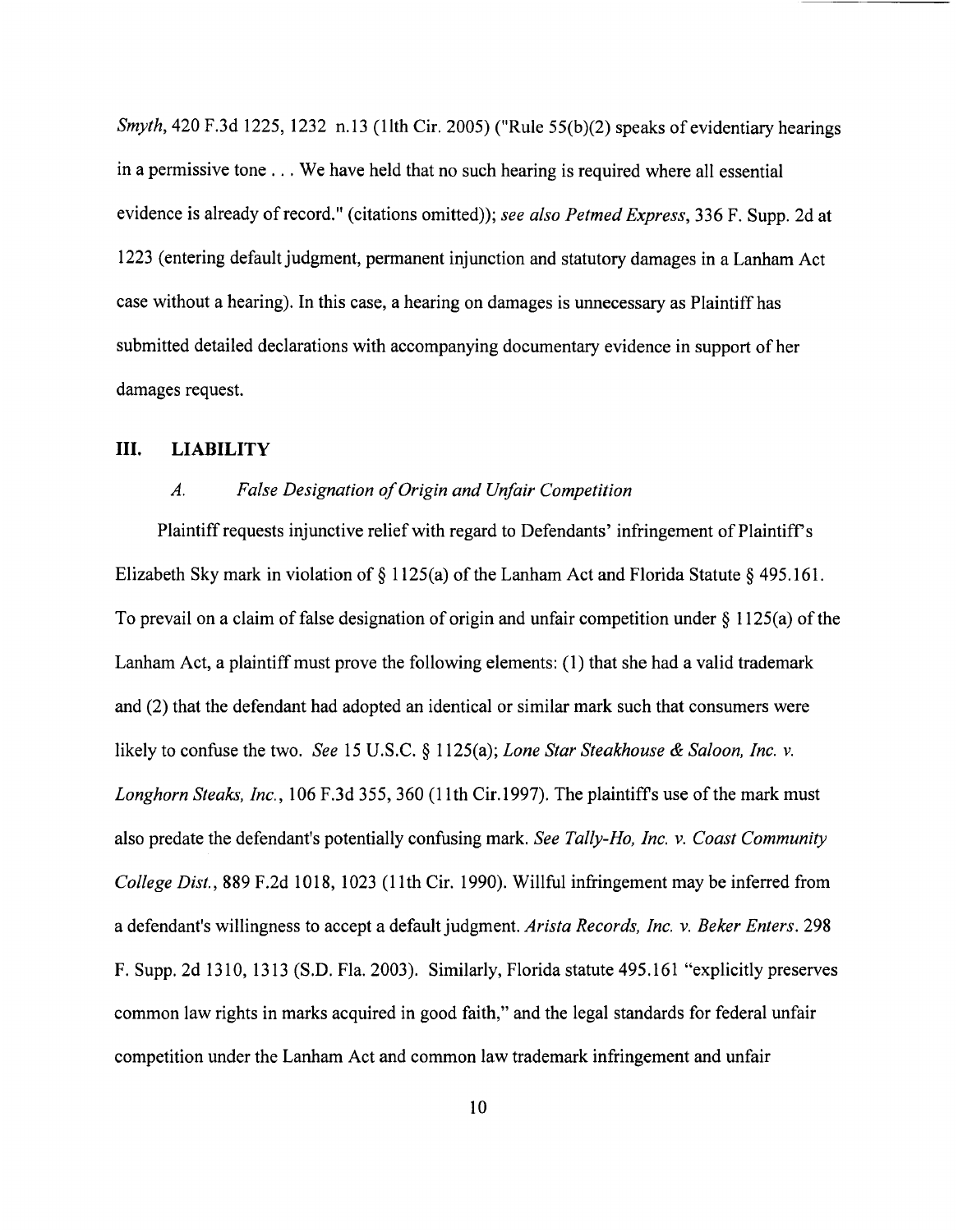competition are essentially the same. *Tally-Ho, Inc.,* 889 F.2d at 1023, 1025-26. In order to establish a claim in a Florida trademark infringement and unfair competition challenge, a plaintiff must establish (l) the deceptive or fraudulent conduct of a competitor and (2) a likelihood of consumer confusion. *Third Party Verification, Inc. v. Signaturelink, Inc.,* 492 F. Supp. 2d 1314, 1324 (M.D. Fla. 2007)

Considering the elements to establish a federal unfair competition claim under the Lanham Act and to establish a common law trademark infringement and unfair competition claim are essentially the same, they will be discussed as one. The unchallenged facts of Plaintiff's Complaint support the elements for each claim. First, Plaintiff's use of the Elizabeth Sky marks predate Defendants' use of the same marks and, thus, she has valid common law service and trademark rights in Elizabeth Sky. Second, Defendant's requested IC 41 and IC 25 Elizabeth Sky marks are likely to confuse consumers because Defendants have used the marks, which are the same as Plaintiff's marks, in association with entertainment services, audio and audiovisual recordings and similar goods and services. Such areas are precisely those in which Plaintiff uses her Elizabeth Sky mark. Additionally, with regard to the Florida claim, Defendants' conduct was deceptive and fraudulent because Defendants' associations with the aforementioned services as Elizabeth Sky were not in existence during the time periods alleged in the application. Instead, the term Elizabeth Sky was merely added to previously established websites and "photoshopped" to pictures and periodicals to demonstrate that the name had been used in interstate commerce. Consequently, Plaintiff satisfies both the elements for a federal violation of the Lanham Act and Florida trademark infringement and unfair competition laws and has the right to enjoin Defendants' use of the Elizabeth Sky mark.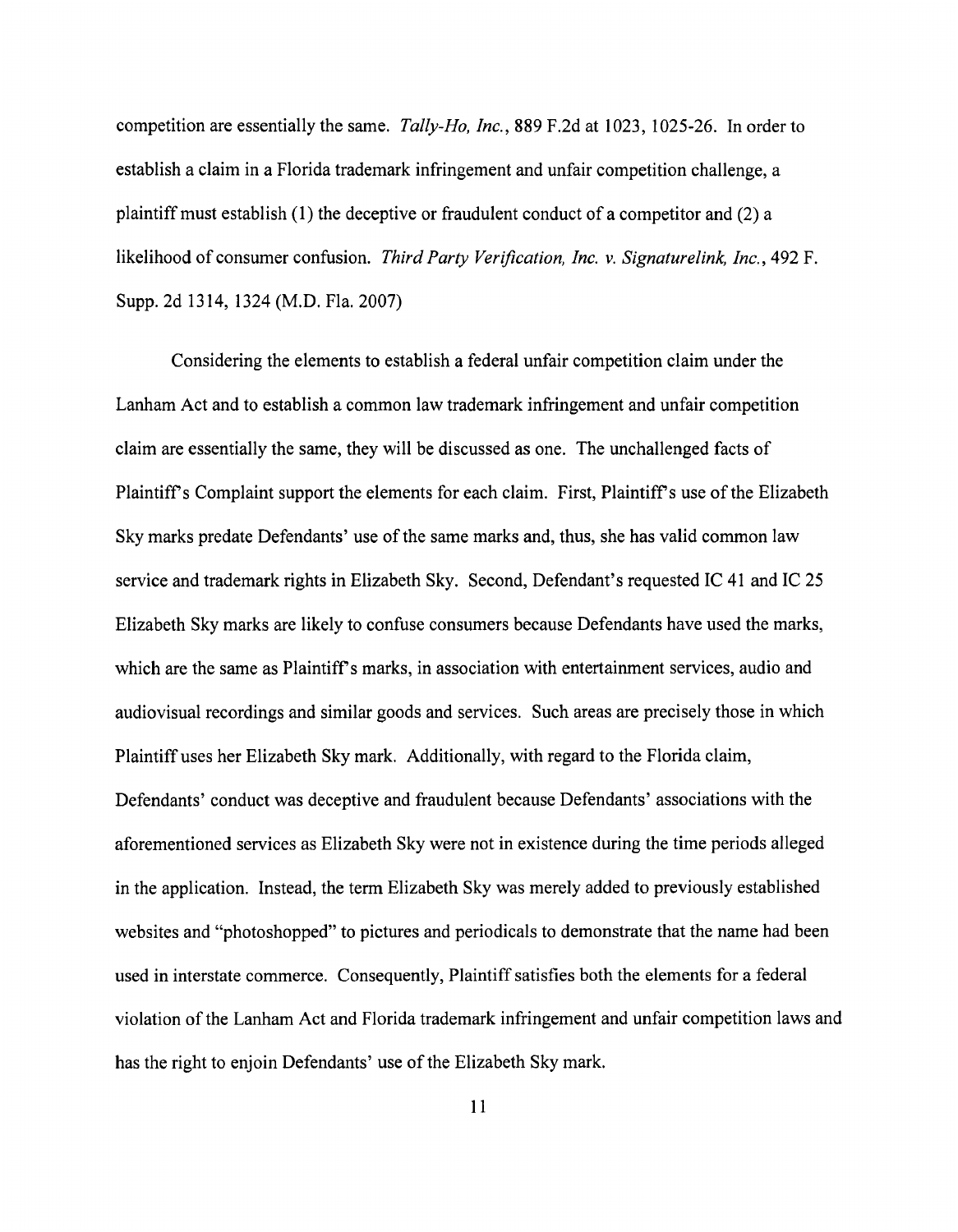# *B. Tortious Interference With Contractual Relationships and Advantageous Business Relationships*

Plaintiff requests injunctive relief as well as damages for Defendants' tortious interference with both Plaintiff's contractual relationships as well as advantageous business relationships. In order to establish a prima facie case for tortious interference with a contractual relationship a plaintiff must establish the following four elements: (1) the existence of a contractual relationship; (2) knowledge of the relationship on the part of the defendant; (3) an intentional and unjustified interference with the relationship by the defendant; and, (4) damage to the plaintiff as a result of the breach of the relationship. *KMS Restaurant Corp.* v. *Wendy's Int'l, Inc.*, 361 F.3d 1321, 1325 (11th Cir. 2004). In order to establish a prima facia case for tortious interference with an advantageous business relationship a plaintiff must establish four nearly identical elements: (1) the existence of a contractual relationship; (2) knowledge of the relationship on the part of the defendant; (3) an intentional and unjustified interference with the relationship by the defendant; and, (4) damage to the plaintiff as a result of the breach of the relationship. *Gossard* v. *Adia Services, Inc.,* 723 So. 2d 182, 184 (Fla. 1998).

The well-pled facts set forth in the Complaint establish that Plaintiff has met each of these elements with regards to both claims. As to the contractual relationship cause of action, first, a contractual relationship existed between Plaintiff and third party social networks including but not limited to Myspace, Facebook, Twitter and ModelMayhem.com by virtue of the network policies which prompt new users to agree to the network's terms of use before creating an account and webpage. Second, Defendants knew that Plaintiff had contractual relationships with such third parties because it is general knowledge that in order to obtain an account with a social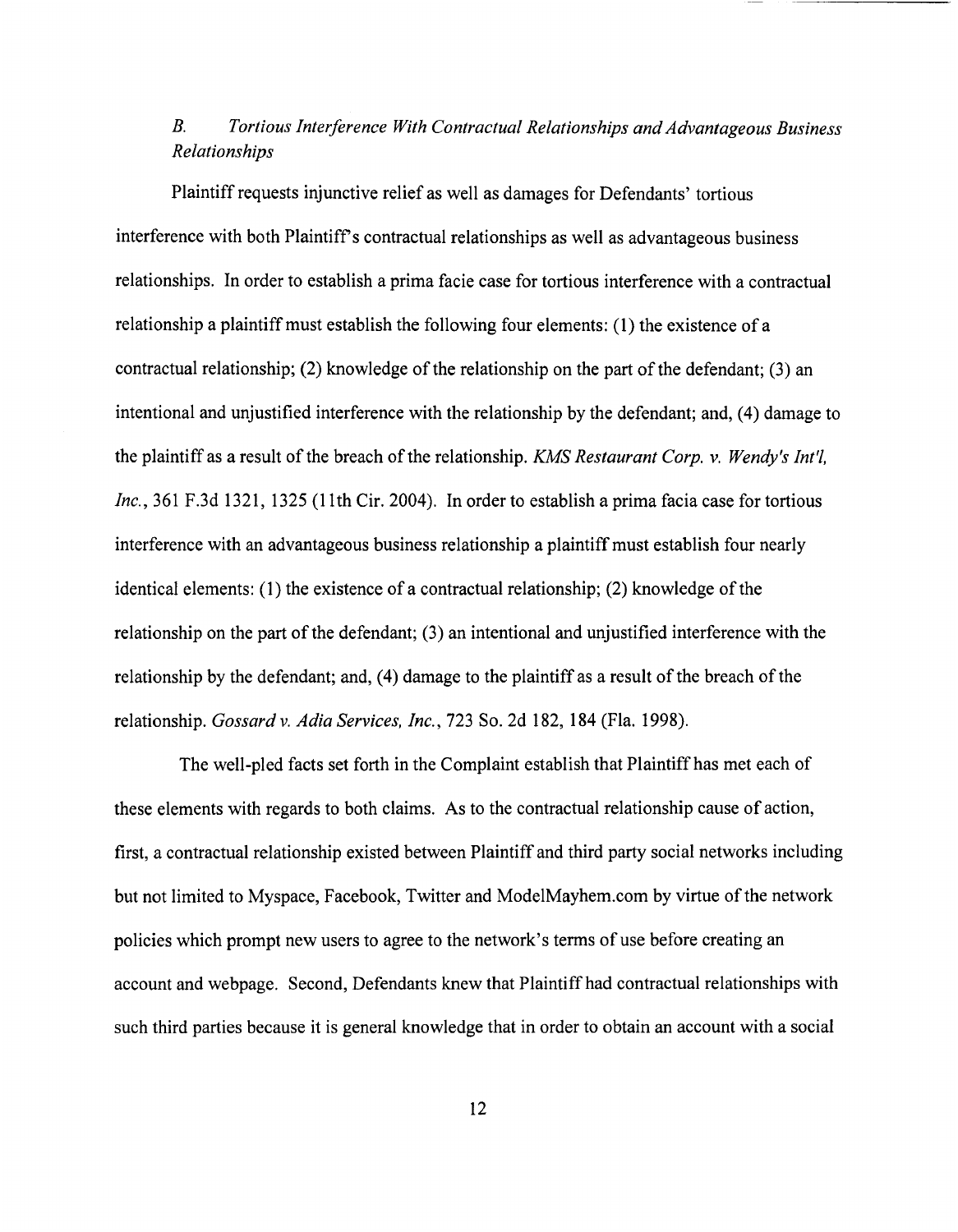network on the internet the user must agree to the site's terms of use. Third, Defendants intentionally and unjustifiably interfered with the contractual relationships by misleading Facebook, Twitter and ModelMayhem as to who is the rightful owner of the Elizabeth Sky mark. Finally, Plaintiff has been injured as a direct and proximate result of Defendants' conduct because the removal of Plaintiff s social network web pages deprived Plaintiff of work, as those webpages were sources of leads for entertainment industry work and for the sale of her Funktality by Elizabeth Sky hat line. As such, Plaintiff satisfied each of the four requisite elements and is entitled to both injunctive relief and actual damages for Defendants' tortious interferences with her contractual relationships.

With regard to the second cause of action, first, Plaintiff had advantageous business relationships with third parties who are based in and/or doing business in Florida, including but not limited to The305.com and No Bodies Crew, LLC. Second, due to Defendants' actions, as described below in element three, it must be inferred that Defendants had knowledge of the relationship between Plaintiff and The305.com and No Bodies Crew, LLC. Third, Defendants intentionally and unjustifiably interfered with such relationships by: (1) falsely accusing Plaintiff of infringing on their alleged rights to the Elizabeth Sky mark and through their demands that these third parties take down any pictures of, or references to, Plaintiff and (2) threatening legal action for failure to comply. Fourth, Plaintiff lost profits from Defendants' conduct because many entertainment industry professionals stopped requesting Plaintiff for jobs, and Plaintiff's business contacts discontinued showcasing Plaintiff on their websites for fear of being sued. Accordingly, Plaintiff also satisfies each of these four elements and is entitled to both injunctive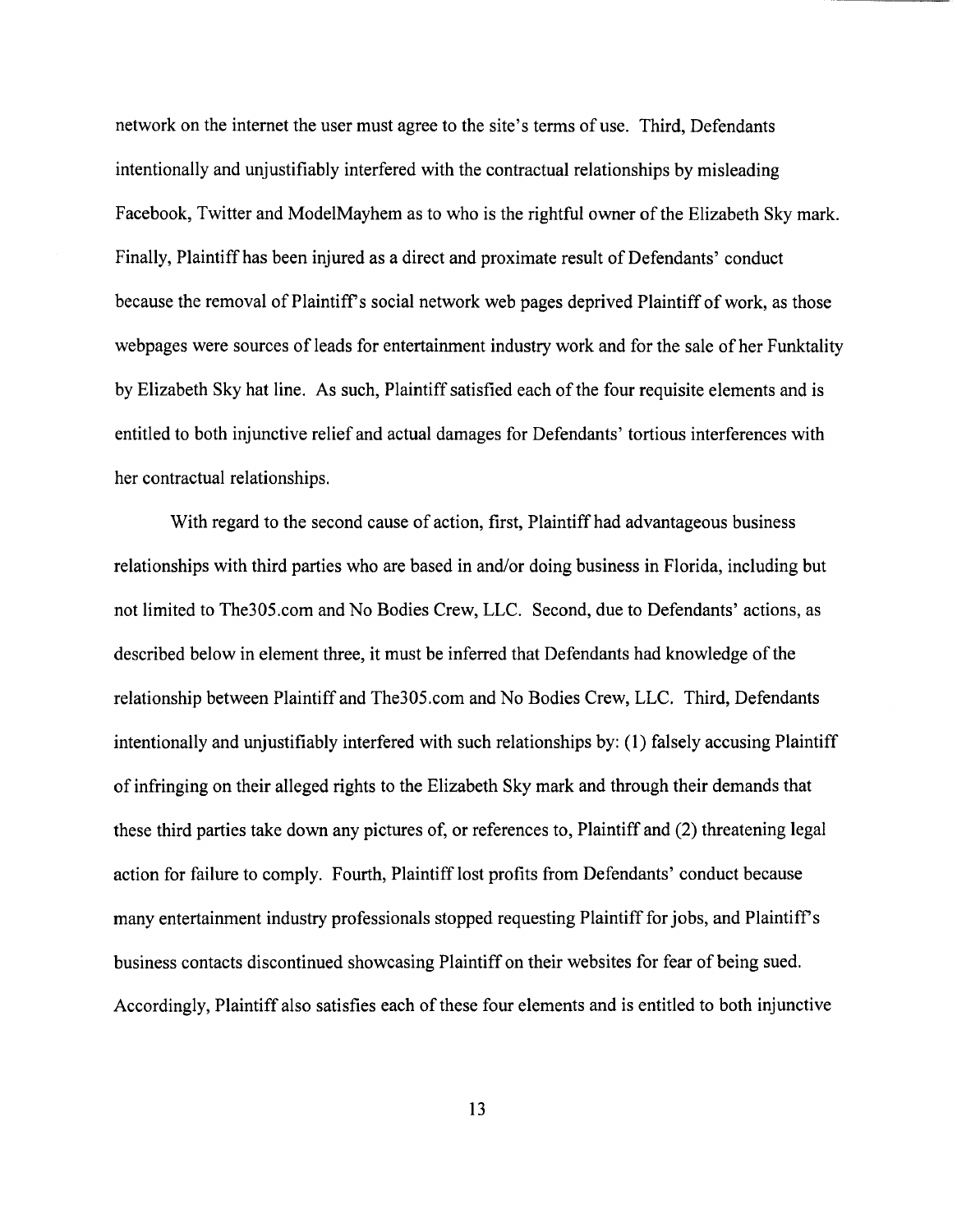relief and actual damages for Defendants' tortious interference with her advantageous business relationships.

## C. *Libel Per Se*

Plaintiff requests that Defendants be enjoined from publishing malicious and false statements about Plaintiff's alleged commission of identity theft and unlawful business practices.8 To recover for libel or slander under Florida law, a plaintiff must demonstrate that: (1) the defendant published a false statement; (2) about the plaintiff; (3) to a third party; and (4) the plaintiff suffered damages as a result of the publication. *Thomas* v. *Orange Lake Country Club, Inc.,* 224 F. Supp. 2d 1368, 1376 (M.D. Fla. 2002) (citing *Valencia* v. *Citibank Int'l, 728*  So.2d 330 (Fla. 3d DCA 1999)). However, in a libel per se action, special damages need not be shown to sustain the action because malice is presented as a matter of law in such cases. *Johnson* v. *Finance Acecptance Co.,* 118 Fla. 397, 400-01 (Fla. 1935). A publication constitutes libel per se under Florida law if, when considered alone without innuendo, it (a) charges that a person has committed an infamous crime or (b) tends to injure one in his trade or profession. *See Richardv. Gray,* 62 So. 2d 597,598 (Fla. 1953).

As set out above, Defendants published two statements which informed the viewers of two third party webpages that a Ms. Ordonez of Greenacres, Florida was committing the fraudulent crime of identity theft. Such publications are false because Plaintiff owns IC 9 trademark and IC 41 service mark rights in Elizabeth Sky. Furthermore, the publications injured Plaintiff in her profession because as previously stated, she suffered lost business and career

<sup>&</sup>lt;sup>8</sup>Plaintiff originally sought punitive damages for her libel per se claim. However, Plaintiff's Renewed Motion for Final Judgment and Permanent Injunction does not contain the request for punitive damages.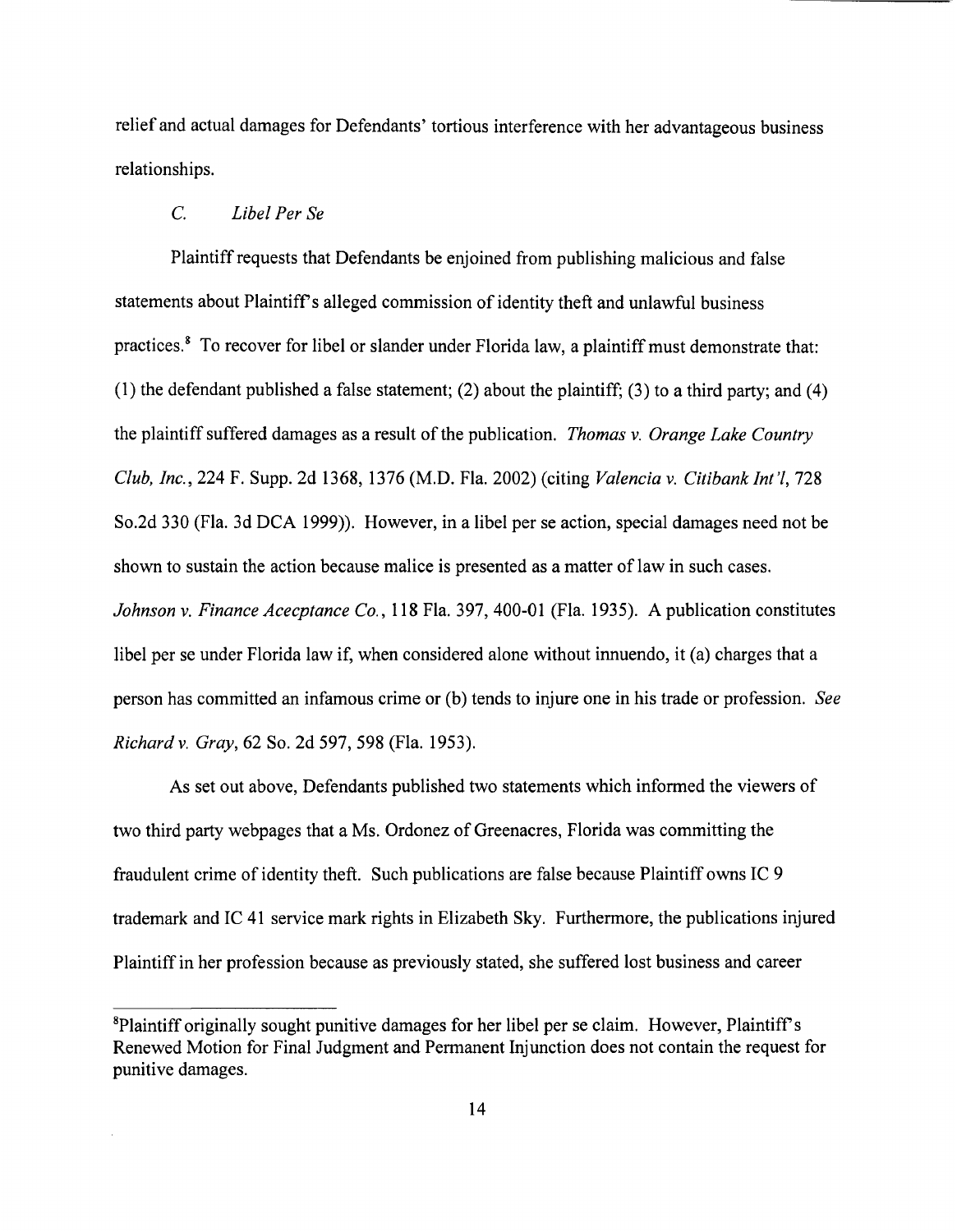opportunities. Additionally, the publications posed a threat to Plaintiff's safety because the statements revealed Plaintiff's real name and city of residence on the World Wide Web. Accordingly, Plaintiff satisfies the elements for libel per se because Defendants' publications were false, about the Plaintiff, published to a third party, and injured Plaintiff in her trade or profession. Thus, Defendants are liable for libel per se, and Plaintiff is entitled to injunctive relief.

### *D. Deceptive and Unfair Trade Practices*

Plaintiff requests that Defendants be enjoined from engaging in deceptive and unfair trade practices under Florida Statute § 501.201 *et seq.* To be entitled to equitable relief under the Florida Deceptive and Unfair Trade Practices Act (FDUTPA), a party must plead and prove that the conduct complained of was unfair and deceptive and that he or she was aggrieved by such acts. *See* Fla. Stat. § 501.201; *Macias* v. *HBC of Florida,* 694 So. 2d 88, 90 (Fla. 3d DCA 1997). A deceptive act is an act that is likely to mislead consumers. *Davis* v. *Powertel, Inc.,* 776 So. 2d 971,974 (Fla. 1st DCA 2000). The pleader need not plead any reliance on the part of the consumer. *Third Party Verification, Inc.* v. *Signaturelink, Inc.,* 429 F. Supp. 2d 1314, 1326 (M.D. Fla. 2007). An unfair practice is one that offends established public policy and that is immoral, unethical, oppressive, unscrupulous, or substantially injurious to consumers. *Samuels*  v. *King Motor Co. a/Fort Lauderdale,* 782 So. 2d 489,499 (Fla. 4th DCA 2001).

Defendants' practices depicted in the Complaint were deceptive, unfair, and caused Plaintiff to be aggrieved. First, Defendants' acts, consisting of transmitting and broadcasting messages on social networking and entertainment websites falsely informing consumers that Ms. Ordonez was stealing Defendants' identity and committing fraud and later hijacking Plaintiff's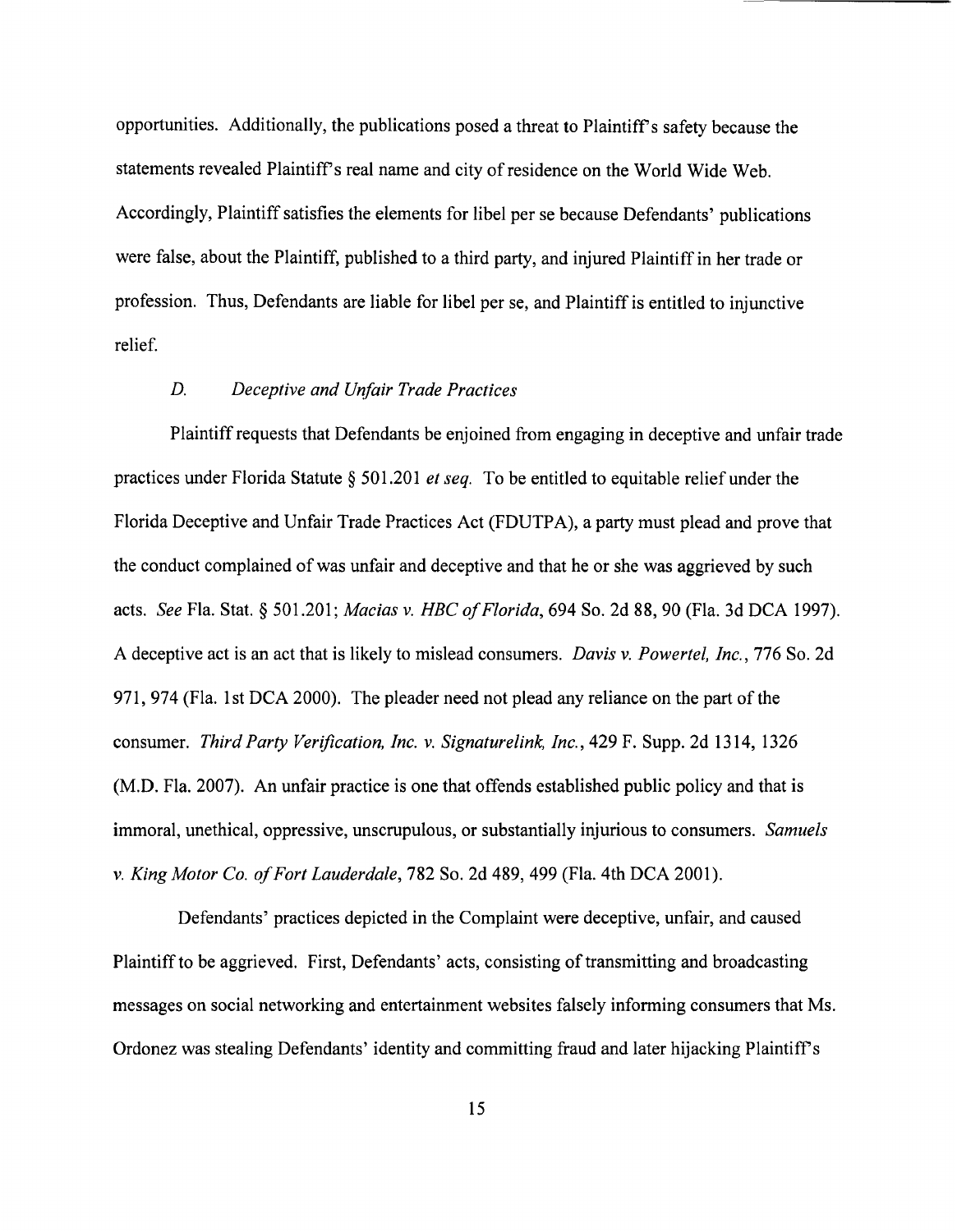profile and changing it to their own, are likely to mislead consumers as to the truthful identity of Elizabeth Sky. Moreover, considering many of the third parties cancelled or changed Plaintiffs accounts, it must be inferred that such third parties were misled by Defendants' complaints of trademark infringement. Second, Defendants' aforementioned acts offend established public policy and are unethical because they intentionally damaged Plaintiff s reputation through publication of false representations concerning Plaintiff's alleged fraudulent acts. Additionally, Defendants have achieved their ends by threatening third parties with legal action. Third, as previously concluded, Plaintiff was aggrieved from Defendants' deceptive and unfair practices because as a result of such acts she has lost profits and job requests and is no longer showcased on the social networking and entertainment webpages. Accordingly, Plaintiff satisfies each of the elements of a FDUTPA claim and is entitled to injunctive relief as a result of Defendants' engagement in deceptive and unfair trade practices.

### **IV. INJUNCTIVE RELIEF**

Plaintiff is entitled to the requested injunctive relief pursuant to 15 U.S.C. § 1116 and common law. A plaintiff seeking a permanent injunction must demonstrate that (1) it has suffered an irreparable injury; (2) remedies at law, such as monetary damages, are inadequate to compensate for that injury; (3) considering the balance of hardship between plaintiff and defendant, a remedy in equity is warranted; and (4) that the public interest would not be disserved by a permanent injunction. *See eBay, Inc.* v. *MercExchange, LLC,* 547 U.S. 388, 390 (2006).

Here, the well-pled allegations and record evidence demonstrate that Plaintiff has developed goodwill among the consuming public which would be undermined if Defendants are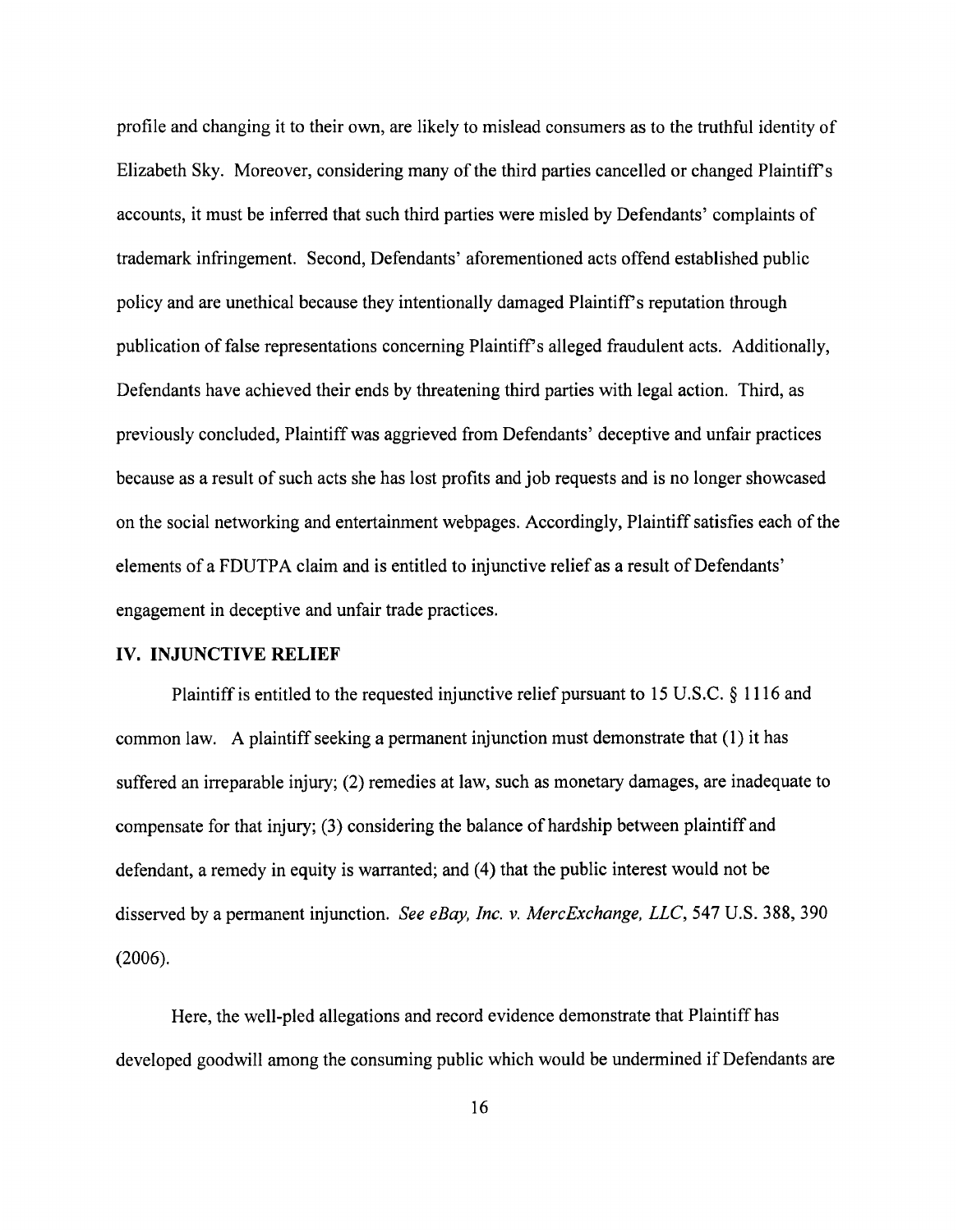not prohibited from further infringement of Plaintiffs marks. Defendants' continued use of Plaintiff's marks will create irreparable harm and confusion, particularly because the Defendants are using marks identical to Plaintiff's valid service and trademarks. Furthermore, Defendants willfully infringed Plaintiff's marks and continued to do so even after service of the Complaint in this matter. Such willful conduct demonstrates a likelihood that Defendants would continue to harm Plaintiff's trademark and service mark if the Court declined to issue an injunction. *Petmed Express,* 336 F. Supp. 2d at 1222-23 (entering permanent injunction under 15 U.S.C. § 1116 to prevent further infringement of protected trademarks). Finally, the public would not be disserved by the entry of a permanent injunction because the public has an interest in the proper enforcement of valid service and trademarks.

### V. RELIEF PURSUANT TO 15 U.S.C. § 1125(d)(1)(A)

Plaintiff also seeks relief under 15 U.S.C. § 1125(d)(1)(A), which prohibits cyberpiracy. Specifically, Plaintiff seeks termination by the Registrar and the Internet Corporation for Assigned Numbers (ICANN) of Defendants' capacity to access and use domain names which contain the Elizabeth Sky mark, freezing of these domain names by the Registrar and ICANN, and to have the Registrars reveal the owners, registrants, and administrative contacts and billing information for said domain names. However, Plaintiff's complaint does not allege a cause of action based on a violation of 15 U.S.C.  $\S$  1125(d)(1)(A). Thus, Plaintiff is not entitled to such relief.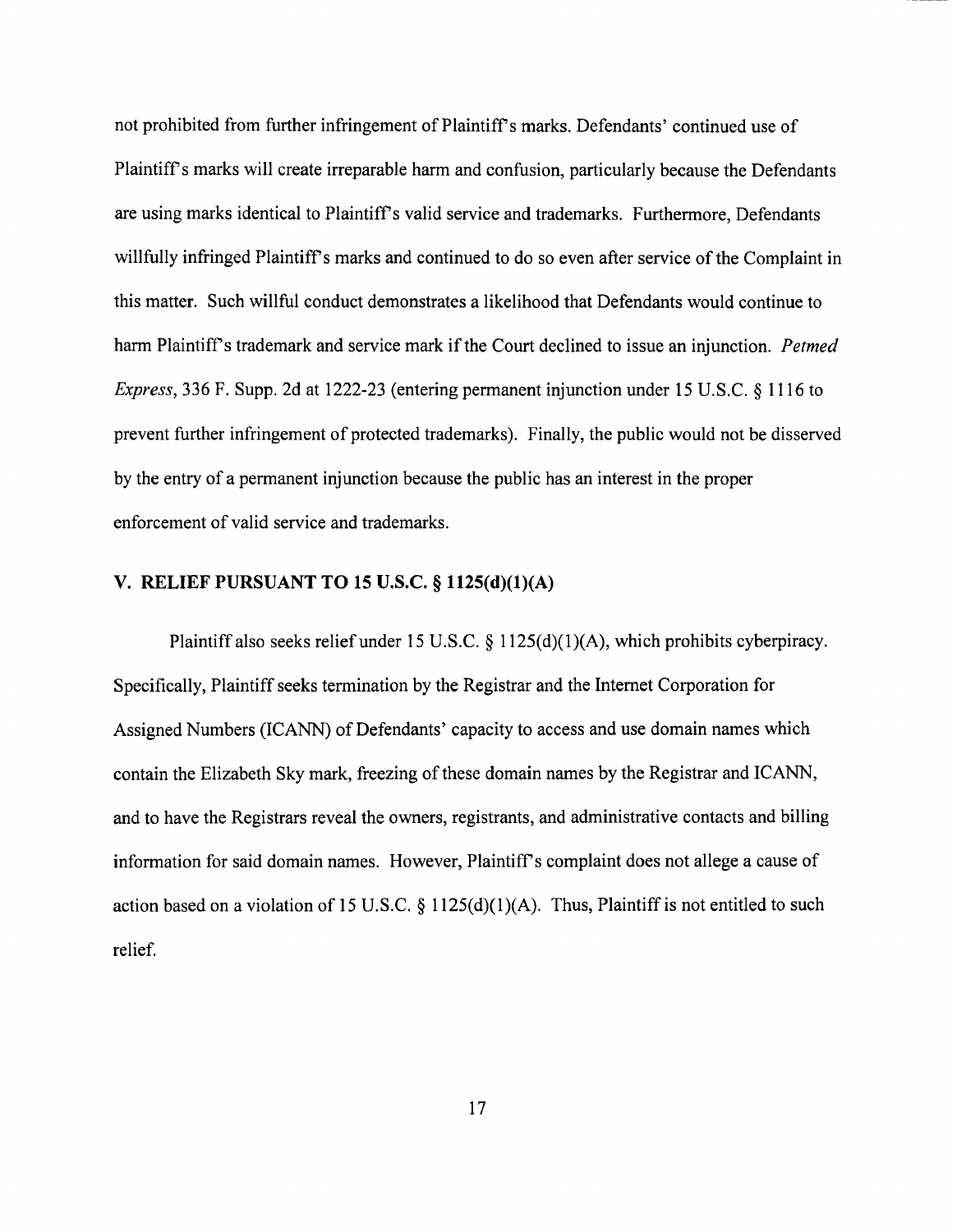### **VI. DAMAGES**

Plaintiff's motion seeks monetary damages for Plaintiff's claims of tortious interference with contract and tortious interference with an advantageous business relationship. The motion does not seek damages for any of Defendants' Lanham Act violations. As set forth below, Plaintiff is entitled to \$81,000.00 in actual damages.

### *A. Damages for Tortious Interference With Contract*

Plaintiff seeks actual damages for Defendants' tortious interference with her existing contracts with social networks, including MySpace, Facebook, Twitter, and ModelMayhem.com. As a result of Defendants' actions, Plaintiff s web pages on these sites have been removed, effectively wiping out Plaintiff s online presence. Plaintiff seeks the cost of rebuilding her web pages which she calculates, based on her work creating the web pages before Defendants' interference, as three years of ten hours per week at \$50 per hour for a total amount of \$78,000.00. In support of this calculation, Plaintiff has filed the Affidavit of Orit Bodman, C.P.A., who states that \$50 an hour is a reasonable charge for a web designer, programmer or marketer to charge. Ms. Bodman also states that this method of valuation is a reasonable method that has been suggested by experts in the field as a method for valuing the cost or value of social media. Accordingly, Plaintiff is entitled to \$78,000 in damages for Defendants' tortious interference with Plaintiff's contracts.

#### *B. Damages for Tortious Interference With an Advantageous Business Relationship*

Plaintiff seeks \$243,000 in damages for Defendants' tortious interference with her advantageous business relationships. Plaintiff states that she lost \$3000 in fees for performances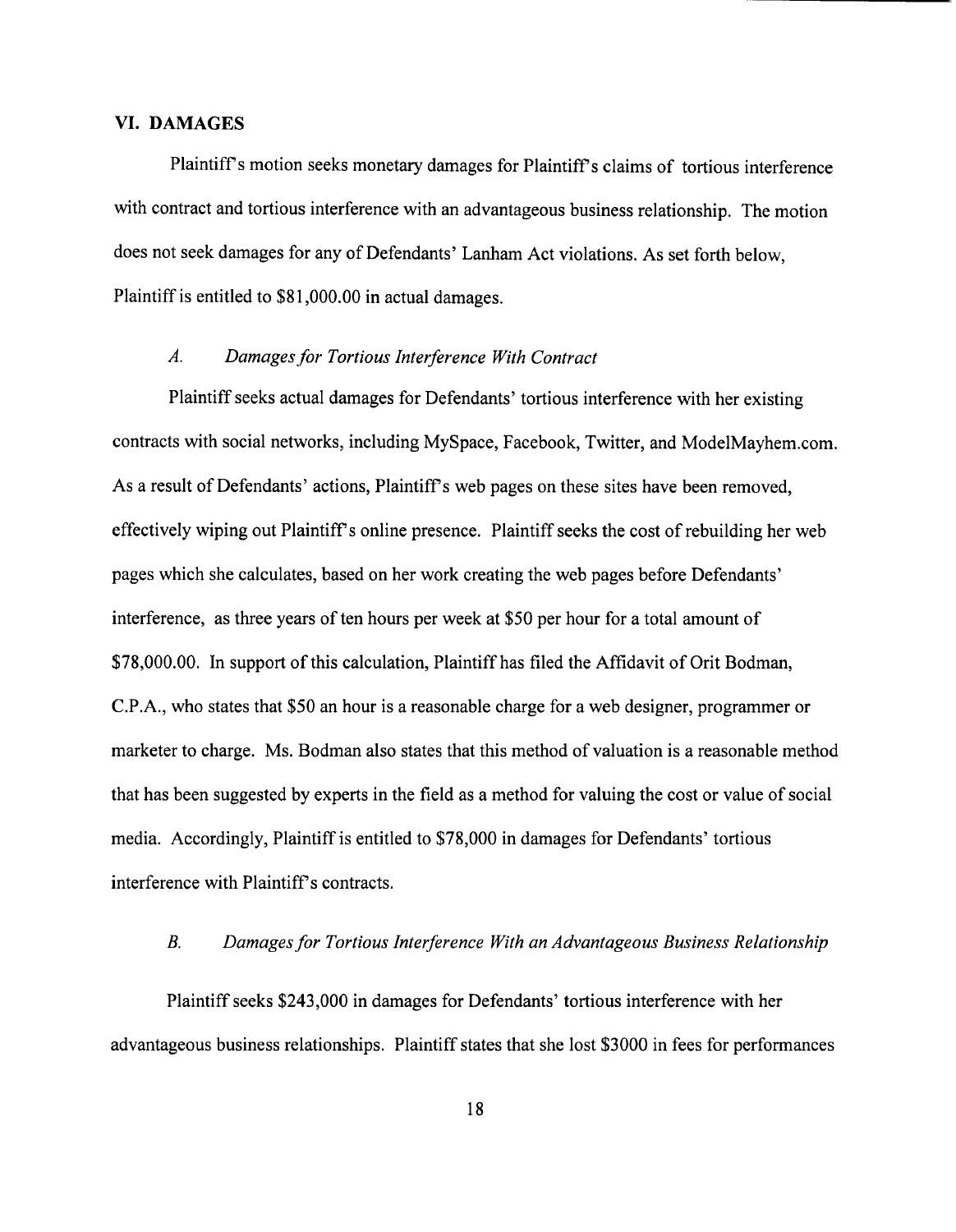that her booking company refused to book for her because of Defendants' actions. Plaintiff also seeks additional damages which are duplicative of the damages she seeks for her tortious interference with contract claim. Plaintiff cannot recover these damages twice. Finally, Plaintiff asserts that she is entitled to treble damages under the Lanham Act. While this may be true, Plaintiff is only entitled to treble damages for claims under the Lanham Act. A claim for tortious interference with an advantageous business relationship is a common law claim, which does not entitle a plaintiff to treble damages. Accordingly, Plaintiff is entitled to \$3000 in lost profits for Defendants' tortious interference with Plaintiff's advantageous business relationships.

### **VII.** DECLARATORY JUDGMENT

Plaintiff also seeks declaratory judgment pursuant to the Declaratory Judgment Act, 28 U.S.C. § 2201(a). Plaintiff seeks a declaration that she is the rightful owner of the Elizabeth Sky service mark and trademarks under common law in IC 9, 41, and 25 and in similar classes of goods and services and that Defendants' applications for trade and service marks were fraudulent. Because Plaintiff's use of the marks in IC 9, 41, and 25 predates Defendants' use of the marks, Plaintiff is the owner of the Elizabeth Sky service and trademark under common law. *See Tana* v. *Dantanna's,* 611 F.3d 767, 780 (lIth Cir. 2010).

### **VIII. COSTS**

Plaintiff asks the Court to award her \$1,434.15 in costs. Under the Lanham Act, Plaintiff is entitled to recover her costs "subject to the principles of equity." 15 U.S.C. § 1117(a). However, because § 1117(a) does not specify which costs are recoverable, the Court must follow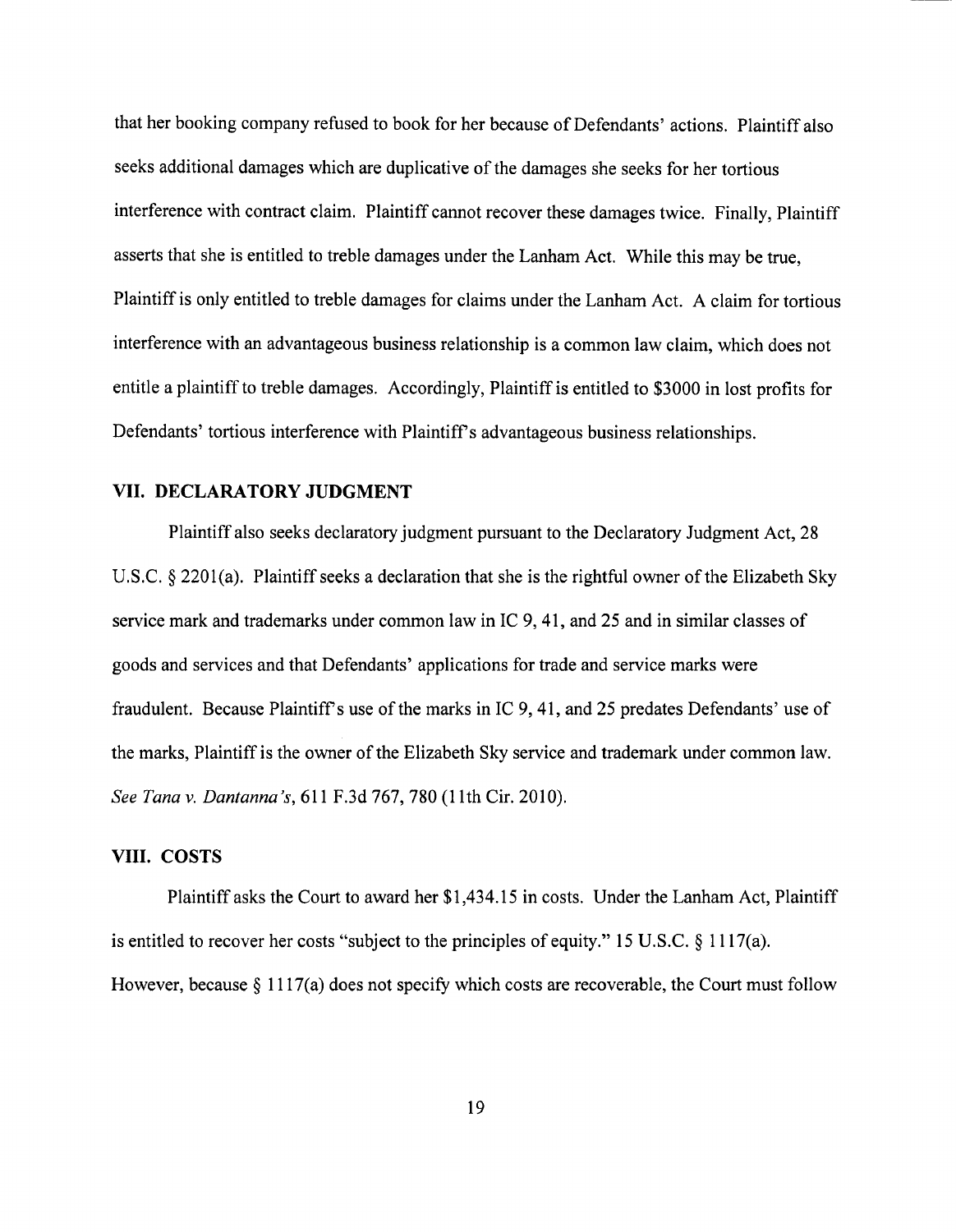the limitations set out on 28 U.S.C. §§ 1821 and 1920. *See Crawford Fitting Co.* v. *J.T.* 

*Gibbons, Inc.,* 482 U.S. 437, 445 (1987). Under 28 U.S.C. § 1920, a court may tax costs for:

(1) Fees of the clerk and marshal;

(2) Fees for printed or electronically recorded transcripts necessarily obtained for use in the case;

(3) Fees and disbursements for printing and witnesses;

(4) Fees for exemplification and the costs of making copies of any materials where the copies are necessarily obtained for use in the case;

(5) Docket fees under § 1923 of this title;

(6) Compensation of court appointed experts, compensation of interpreters, and salaries, fees, expenses, and costs of special interpretation services under § 1828 of this title.

Many of the costs sought by Plaintiff do not appear to fall into any of these categories and Plaintiff has not provided the Court with any authority to support the imposition of some of these costs or with enough details to determine whether the costs are reasonable. For example, the list of costs submitted by Plaintiff does not indicate how many copies were made or the cost per page that Plaintiff seeks. Consequently, the Court finds that Plaintiff is entitled to her costs but must file a separate motion for costs setting out in more detail the costs incurred and the legal authority for awarding such costs.

### **IX. ATTORNEYS' FEES**

Plaintiff also seeks her attorneys' fees, which may be awarded under FDUTPA and under the Lanham Act. However, under the Lanham Act, attorneys' fees are recoverable only in "exceptional cases." 15 U.S.C. § 1117(a). The Eleventh Circuit has said that an exceptional case is one where the infringing party acts in a malicious, fraudulent, deliberate, or willful manner.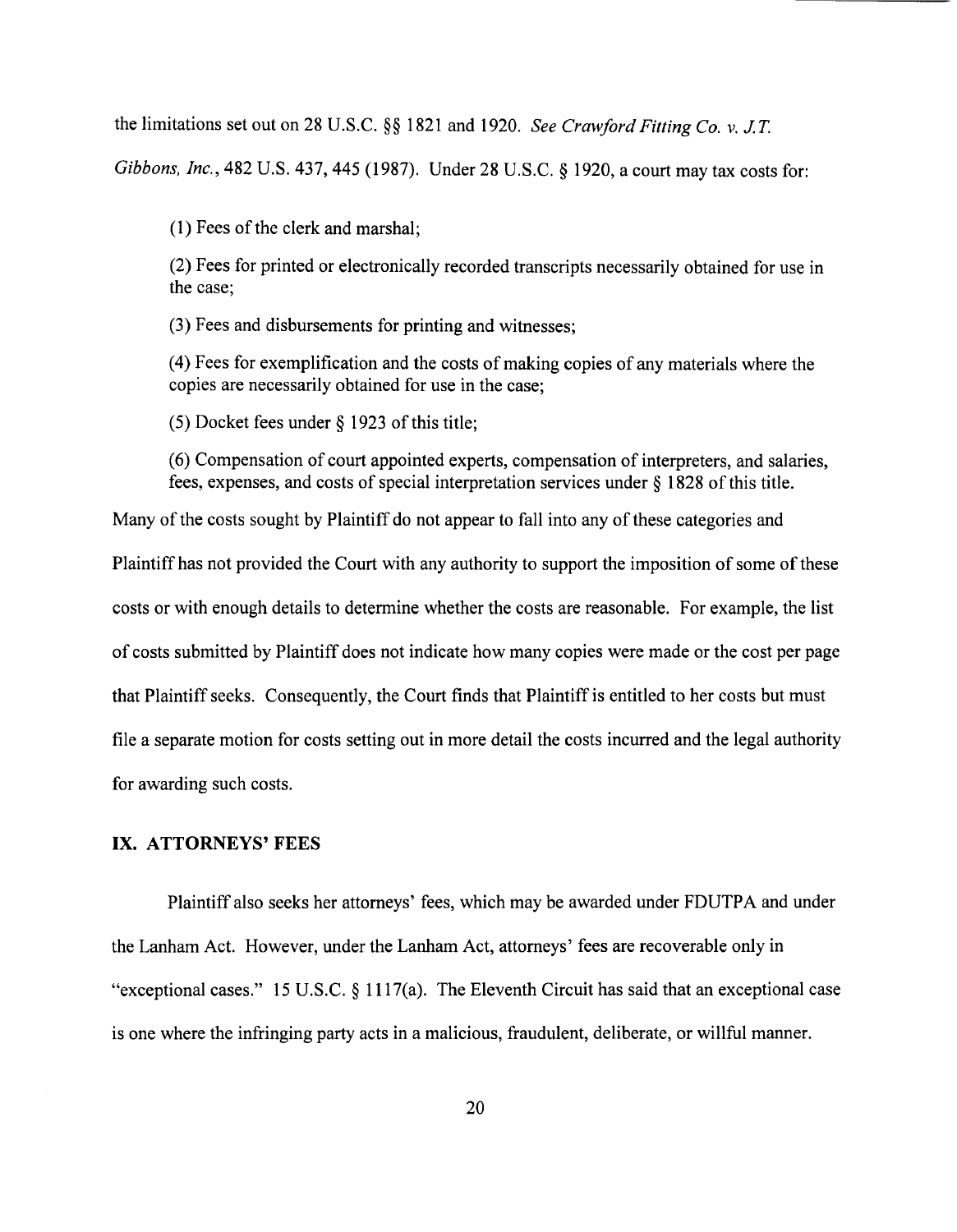*Burger King Corp.* v. *Pilgrim's Pride Corp.,* 15 F.3d 166, 168 (11th Cir. 1994)( citing H.R. Rep. No. 93-524, 93rd Cong., 1st Sess. (1974), reprinted in 1974 u.S.C.C.A.N. 7132, 7133). Based on the facts set forth above, including Defendants interference with Plaintiff's business relationships and contracts, the Court finds that Defendants' actions were willful and deliberate. Consequently, Plaintiff is entitled to her attorneys fees under the Lanham Act. Plaintiff also seeks her fees under FDUTPA, Florida Statute, section 501.2105. However, attorneys' fee awards under FDUTPA are discretionary and Plaintiff has not set out why the Court should award fees pursuant to FDUTPA. In *Humane Society of Broward County, Inc. v. Florida Humane Society*, 951 So. 2d 966, 971-72 (Fla. 4th DCA 2007), the court set out seven factors that a court should consider in determining whether to exercise its discretion and award fees under FDUTPA. Plaintiff's motion does not address any of these factors. Furthermore, having awarded Plaintiff her fees pursuant to the Lanham Act, any fees awarded pursuant to FDUTPA would be duplicative. Consequently, the Court declines to award Plaintiff attorneys' fees pursuant to FDUTPA.

In support of her Motion, Plaintiff has submitted detailed time sheet entries and multiple affidavits stating that attorneys' fees of \$25,000 are reasonable under the circumstances. The Court finds that the total of 90.75 hours spent by Plaintiff's attorneys on this matter is reasonable and that the billing rates of Elliot Zimmerman of\$350 an hour and Charlotte Towne of\$250 an hour are reasonable. However, Plaintiff has failed to clearly set out how the total fee amount was calculated. When the Court did its own calculations, it calculated that the fees were slightly more than \$25,000. However, since the affidavits only seek \$25,000 that is what the Court will award.